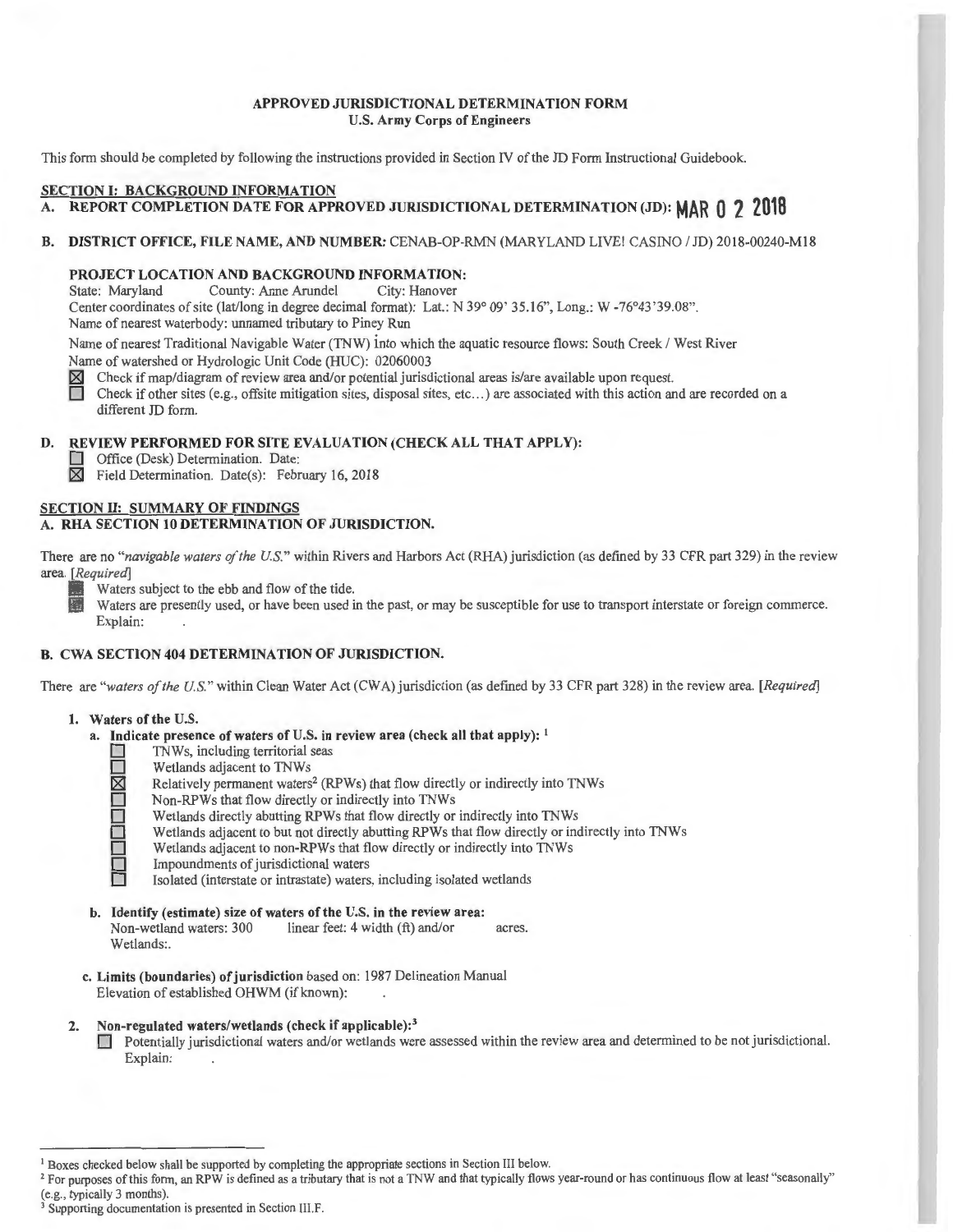#### SECTION III: CWA ANALYSIS

#### A. TNWs AND WETLANDS ADJACENT TO TNWs

The agencies will assert jurisdiction over TNWs and wetlands adjacent to TNWs. If the aquatic resource is a TNW, complete Section III.A.1 and Section III.D.1. only; if the aquatic resource is a wetland adjacent to a TNW, complete Sections III.A.1 and 2 and Section 111.D.1.; otherwise, see Section 111.B below.

#### I. TNW

Identify TNW:

Summarize rationale supporting determination:

#### 2. Wetland adjacent to TNW

Summarize rationale supporting conclusion that wetland is "adjacent":

#### B. CHARACTERISTICS OF TRIBUTARY (THAT IS NOT A TNW) AND ITS ADJACENT WETLANDS (IF ANY):

This section summarizes information regarding characteristics of the tributary and its adjacent wetlands, if any, and it helps determine whether or not the standards for jurisdiction established under *Rapanos* have been met.

The agencies will assert jurisdiction over non-navigable tributaries of TNWs where the tributaries are "relatively permanent waters" (RPWs), i.e. tributaries that typically flow year-round or have continuous flow at least seasonally (e.g., typically 3 months). A wetland that directly abuts an RPW is also jurisdictional. If the aquatic resource is not a TNW, but has year-round (perennial) flow, skip to Section 111.D.2. If the aquatic resource is a wetland directly abutting a tributary with perennial flow, skip to Section III.D.4.

A wetland that is adjacent to but that does not directly abut an RPW requires a significant nexus evaluation. Corps districts and EPA regions will include in the record any available information that documents the existence of a significant nexus between a relatively permanent tributary that is not perennial (and its adjacent wetlands if any) and a traditional navigable water, even though a significant nexus finding is not required as a matter of law.

If the waterbody<sup>4</sup> is not an RPW, or a wetland directly abutting an RPW, a JD will require additional data to determine if the waterbody has a significant nexus with a TNW. If the tributary has adjacent wetlands, the significant nexus evaluation must consider the tributary in combination with all of its adjacent wetlands. This significant nexus evaluation that combines, for analytical purposes, the tributary and all of its adjacent wetlands is used whether the review area identified in the JD request is the tributary, or its adjacent wetlands, or both. If the JD covers a tributary with adjacent wetlands, complete Section 111.B.1 for the tributary, Section 111.B.2 for any onsite wetlands, and Section 111.B.3 for all wetlands adjacent to that tributary, both onsite and offsite. The determination whether a significant nexus exists is determined in Section III.C below.

- l. Characteristics of non-TNWs that flow directly or indirectly into TNW
	- (i) General Area Conditions: Watershed size:

Drainage area: Average annual rainfall: Average annual snowfall:

# (ii) Physical Characteristics:

(a) Relationship with TNW:  $\Box$  Tributary flows directly into TNW.  $\Box$  Tributary flows through Pick List tributaries before entering TNW.

Proj ect waters are \_ river miles from TNW. Project waters are Pick List river miles from RPW. Project waters are \_\_\_ aerial (straight) miles from TNW. Project waters are Pick List aerial (straight) miles from RPW. Project waters cross or serve as state boundaries. Explain: Identify flow route to  $TW^5$ : Tributary stream order, if known:

<sup>&</sup>lt;sup>4</sup> Note that the Instructional Guidebook contains additional information regarding swales, ditches, washes, and erosional features generally and in the arid West.

<sup>&</sup>lt;sup>5</sup> Flow route can be described by identifying, e.g., tributary a, which flows through the review area, to flow into tributary b, which then flows into TNW.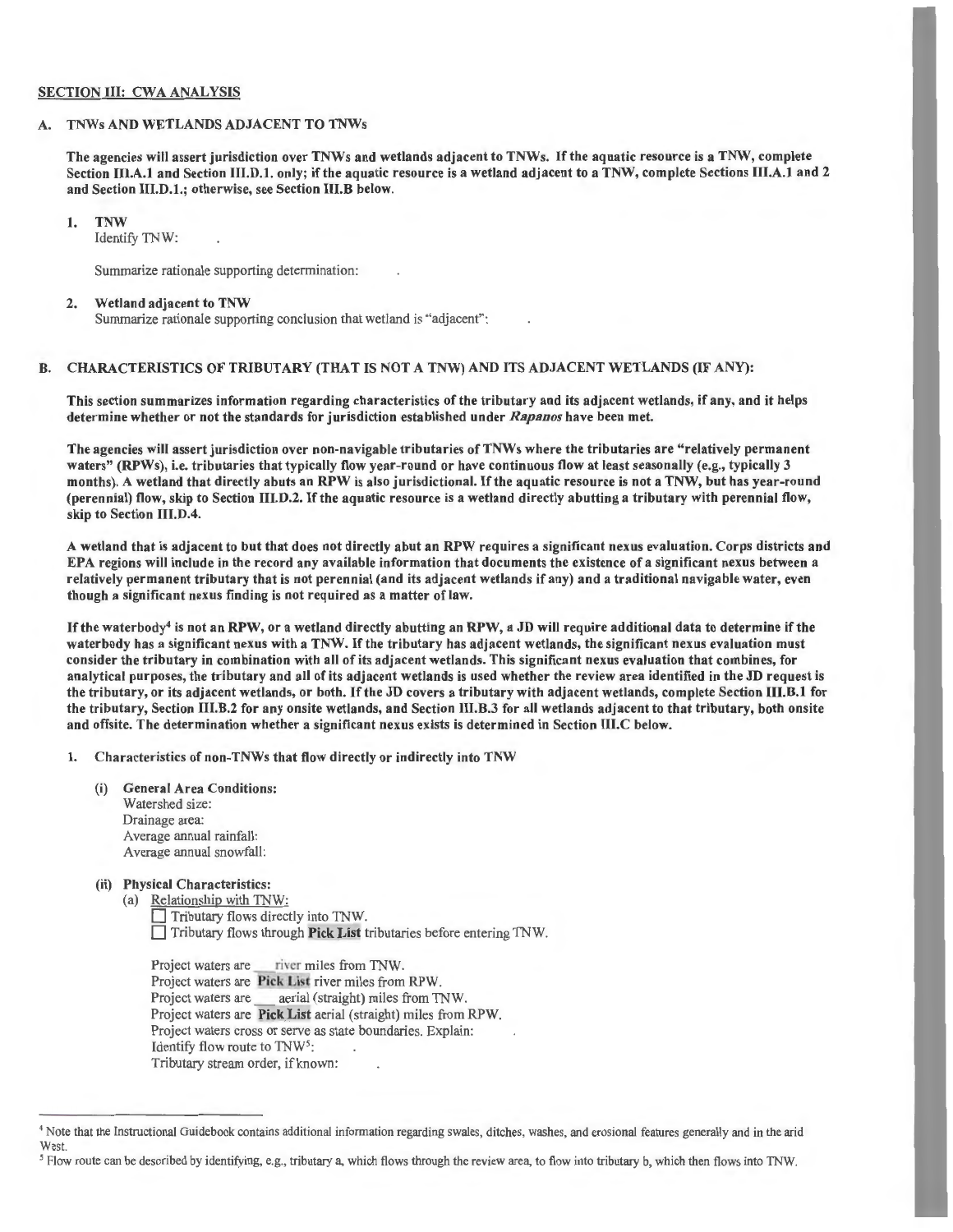|     | (b) General Tributary Characteristics (check all that apply):<br>Tributary is:<br>Natural<br>Artificial (man-made). Explain:<br>Manipulated (man-altered). Explain:                                                                                                                                                                                                                                                                                                                                                                                                                                                                                   |
|-----|-------------------------------------------------------------------------------------------------------------------------------------------------------------------------------------------------------------------------------------------------------------------------------------------------------------------------------------------------------------------------------------------------------------------------------------------------------------------------------------------------------------------------------------------------------------------------------------------------------------------------------------------------------|
|     | Tributary properties with respect to top of bank (estimate):<br>Average width:<br>Average depth:<br>Average side slopes:                                                                                                                                                                                                                                                                                                                                                                                                                                                                                                                              |
|     | Primary tributary substrate composition (check all that apply):<br><b>Silts</b><br>Sands<br>Concrete<br>Cobbles<br>Gravel<br>Muck<br>$\Box$ Bedrock<br>Vegetation. Type/% cover:<br>Other. Explain:                                                                                                                                                                                                                                                                                                                                                                                                                                                   |
|     | Tributary condition/stability [e.g., highly eroding, sloughing banks]. Explain:<br>Tributary geometry:<br>Tributary gradient (approximate average slope):                                                                                                                                                                                                                                                                                                                                                                                                                                                                                             |
| (c) | Flow:<br>Tributary provides for:<br>Estimate average number of flow events in review area/year:<br>Describe flow regime:<br>Other information on duration and volume:                                                                                                                                                                                                                                                                                                                                                                                                                                                                                 |
|     | Surface flow is: Characteristics:                                                                                                                                                                                                                                                                                                                                                                                                                                                                                                                                                                                                                     |
|     | Subsurface flow: Explain findings:<br>$\Box$ Dye (or other) test performed:                                                                                                                                                                                                                                                                                                                                                                                                                                                                                                                                                                           |
|     | Tributary has (check all that apply):<br><b>Bed and banks</b><br>$\Box$ OHWM <sup>6</sup> (check all indicators that apply):<br>clear, natural line impressed on the bank<br>the presence of litter and debris<br>$\Box$ changes in the character of soil<br>destruction of terrestrial vegetation<br>$\Box$ shelving<br>□<br>the presence of wrack line<br>vegetation matted down, bent, or absent<br>sediment sorting<br>leaf litter disturbed or washed away<br>scour<br>sediment deposition<br>multiple observed or predicted flow events<br>water staining<br>abrupt change in plant community<br>other (list):<br>Discontinuous OHWM.7 Explain: |
|     | If factors other than the OHWM were used to determine lateral extent of CWA jurisdiction (check all that apply):<br>High Tide Line indicated by:<br>Mean High Water Mark indicated by:<br>$\Box$ oil or scum line along shore objects<br>survey to available datum;<br>fine shell or debris deposits (foreshore)<br>physical markings;<br>vegetation lines/changes in vegetation types.<br>physical markings/characteristics<br>tidal gauges<br>other (list):                                                                                                                                                                                         |
|     | <b>Chemical Characteristics:</b>                                                                                                                                                                                                                                                                                                                                                                                                                                                                                                                                                                                                                      |

Characterize tributary (e.g., water color is clear, discolored, oily film; water quality; general watershed characteristics, etc.). Explain:

Identify specific pollutants, if known: oil, trash, brake dust.

(iii)

<sup>6</sup>A natural or man-made discontinuity in the OHWM does not necessarily sever jurisdiction (e.g., where the stream temporarily flows underground, or where the OHWM has been removed by development or agricultural practices). Where there is a break in the OHWM that is unrelated to the waterbody's flow regime (e.g. , flow over a rock outcrop or through a culvert), the agencies will look for indicators of flow above and below the break. 7Ibid.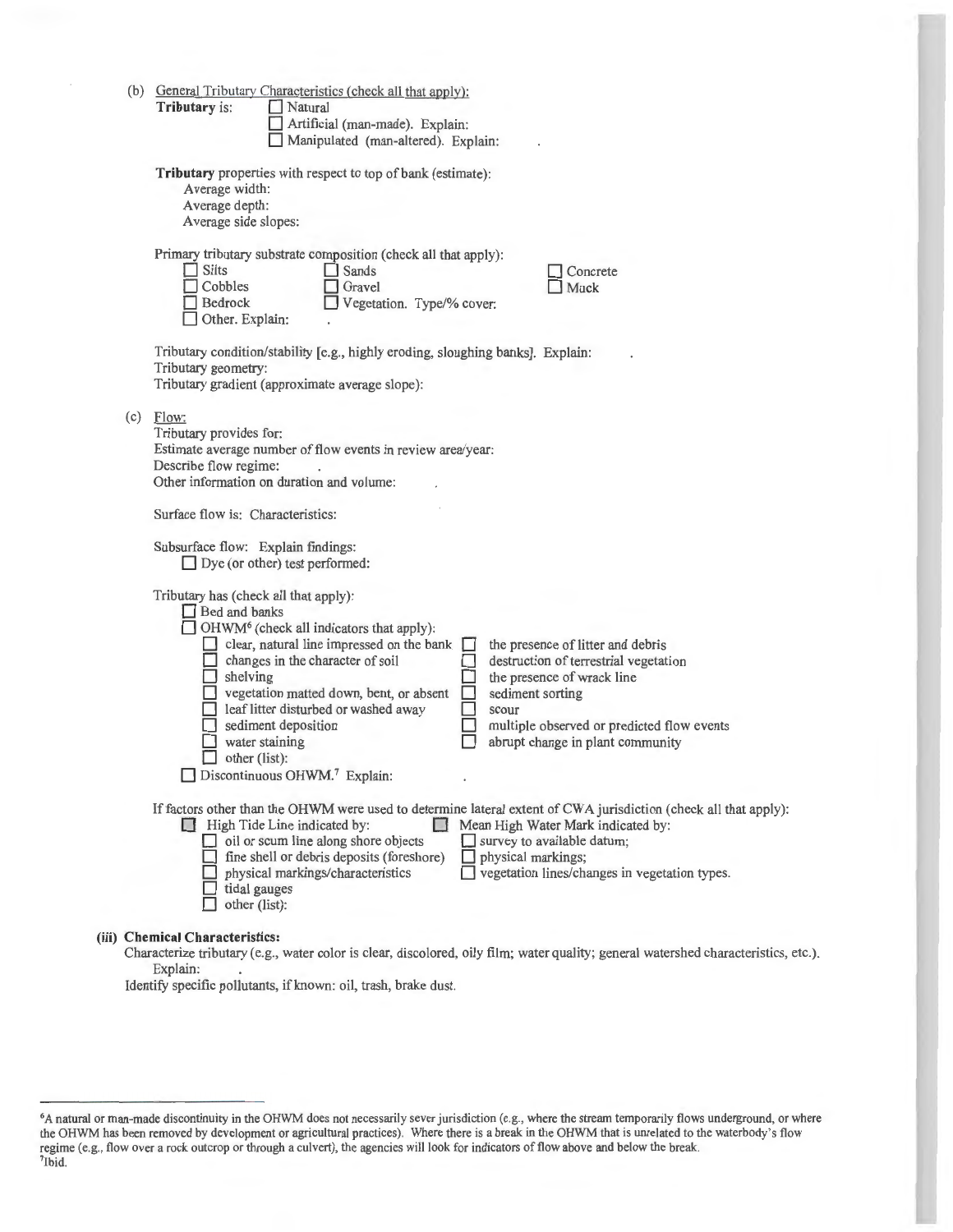#### **(iv) Biological Characteristics. Channel supports (check all that apply):**

- Riparian corridor. Characteristics (type, average width):
- $\Box$  Wetland fringe. Characteristics:<br> $\Box$  Habitat for:
	- **Habitat** for:
		- **D** Federally Listed species. Explain findings:
		- **D** Fish/spawn areas. Explain findings:
		- **D** Other environmentally-sensitive species. Explain findings:

□ Aquatic/wildlife diversity. Explain findings:

# **2. Characteristics of wetlands adjacent to non-TNW that flow directly or indirectly into TNW**

#### **(i) Physical Characteristics:**

- (a) General Wetland Characteristics: Properties: Wetland size:<br>Wetland type. Explain: Wetland quality. Explain: poor. Project wetlands cross or serve as state boundaries. Explain:
- (b) General Flow Relationship with Non-TNW: Flow is: Explain:.

Surface flow is: Characteristics:

Subsurface flow: Explain findings:  $\Box$  Dye (or other) test performed:

- (c) Wetland Adjacency Determination with Non-TNW:
	- **Directly abutting**

**D** Not directly abutting

- $\Box$  Discrete wetland hydrologic connection. Explain:
- **D** Ecological connection. Explain:
- Separated by berm/barrier. Explain:
- (d) Proximity (Relationship) to TNW

Project wetlands are \_\_ miles from TNW. Project waters are \_\_ miles from TNW. Flow is from: Estimate approximate location of wetland as within the 100-500 year floodplain.

## **(ii) Chemical Characteristics:**

Characterize wetland system (e.g., water color is clear, brown, oil film on surface; water quality; general watershed characteristics; etc.). Explain: Identify specific pollutants, if known:

#### **(iii) Biological Characteristics. Wetland supports (check all that apply):**

- Riparian buffer. Characteristics (type, average width):
- □ Vegetation type/percent cover. Explain:.<br>□ Habitat for:
	- **Habitat** for:
		- **D** Federally Listed species. Explain findings:
		- **D** Fish/spawn areas. Explain findings:

**D** Other environmentally-sensitive species. Explain findings:

 $\Box$  Aquatic/wildlife diversity. Explain findings:

# **3. Characteristics of all wetlands adjacent to the tributary (if any)**

All wetland(s) being considered in the cumulative analysis: Approximately acres in total are being considered in the cumulative analysis.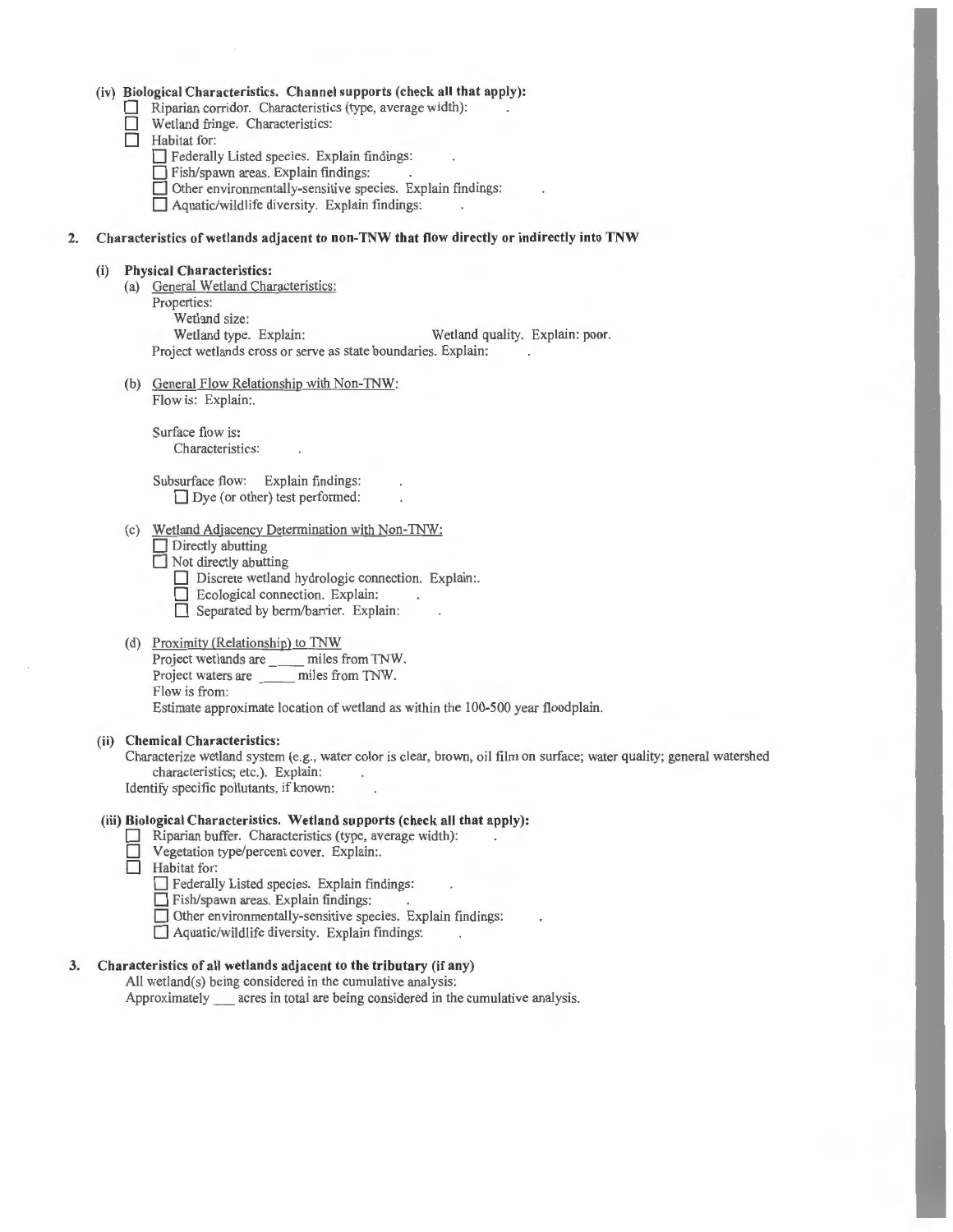For each wetland, specify the following:

Directly abuts? (Y/N) Size (in acres) Directly abuts? (Y/N) Size (in acres)

Summarize overall biological, chemical and physical functions being performed:

# C. SIGNIFICANT NEXUS DETERMINATION

A significant nexus analysis will assess the flow characteristics and functions of the tributary itself and the functions performed by any wetlands adjacent to the tributary to determine if they significantly affect the chemical, physical, and biological integrity of a TNW. For each of the following situations, a significant nexus exists if the tributary, in combination with all of its adjacent wetlands, has more than a speculative or insubstantial effect on the chemical, physical and/or biological integrity of a TNW. Considerations when evaluating significant nexus include, but are not limited to the volume, duration, and frequency of the flow of water in the tributary and its proximity to a TNW, and the functions performed by the tributary and all its adjacent wetlands. It is not appropriate to determine significant nexus based solely on any specific threshold of distance (e.g. between a tributary and its adjacent wetland or between a tributary and the TNW). Similarly, the fact an adjacent wetland lies within or outside of a floodplain is not solely determinative of significant nexus.

## Draw connections between the features documented and the effects on the TNW, as identified in the *Rapanos* Guidance and discussed in the Instructional Guidebook. Factors to consider include, for example: N/A

- I. Does the tributary, in combination with its adjacent wetlands (if any), have the capacity to carry pollutants or flood waters to TNWs, or to reduce the amount of pollutants or flood waters reaching a TNW?
- 2. Does the tributary, in combination with its adjacent wetlands (if any), provide habitat and lifecycle support functions for fish and other species, such as feeding, nesting, spawning, or rearing young for species that are present in the TNW?
- 3. Does the tributary, in combination with its adjacent wetlands (if any), have the capacity to transfer nutrients and organic carbon that support downstream foodwebs?
- 4. Does the tributary, in combination with its adjacent wetlands (if any), have other relationships to the physical, chemical, or biological integrity of the TNW?

# Note: the above list of considerations is not inclusive and other functions observed or known to occur should be documented below:

- 1. Significant nexus findings for non-RPW that has no adjacent wetlands and flows directly or indirectly into TNWs. Explain findings of presence or absence of significant nexus below, based on the tributary itself, then go to Section Ill.D:
- 2. Significant nexus findings for non-RPW and its adjacent wetlands, where the non-RPW flows directly or indirectly into TNWs. Explain findings of presence or absence of significant nexus below, based on the tributary in combination with all of its adjacent wetlands, then go to Section III.D:
- 3. Significant nexus findings for wetlands adjacent to an RPW but that do not directly abut the RPW. Explain findings of presence or absence of significant nexus below, based on the tributary in combination with all of its adjacent wetlands, then go to Section III.D:

# D. DETERMINATIONS OF JURISDICTIONAL FINDINGS. THE SUBJECT WATERS/WETLANDS ARE (CHECK ALL THAT APPLY):

1. TNWs and Adjacent Wetlands. Check all that apply and provide size estimates in review area:  $\Box$  TNWs: linear feet width  $(\text{ft})$ , Or, acres. D Wetlands adjacent to TNWs: acres.

# 2. RPWs that flow directly or indirectly into TNWs.

- $\boxtimes$  Tributaries of TNWs where tributaries typically flow year-round are jurisdictional. Provide data and rationale indicating that tributary is perennial: The stream channel was observed with significant base flow during the Corps field review on February 16, 2018 as well as during previous site visits by the consultant. The stream channel is shown as a blue line on the USGS mapping. The stream channel flows year-round and has the capacity to carry pollutants or flood waters to TNWs.
- $\Box$  Tributaries of TNW where tributaries have continuous flow "seasonally" (e.g., typically three months each year) are jurisdictional. Data supporting this conclusion is provided at Section 111.B. Provide rationale indicating that tributary flows seasonally: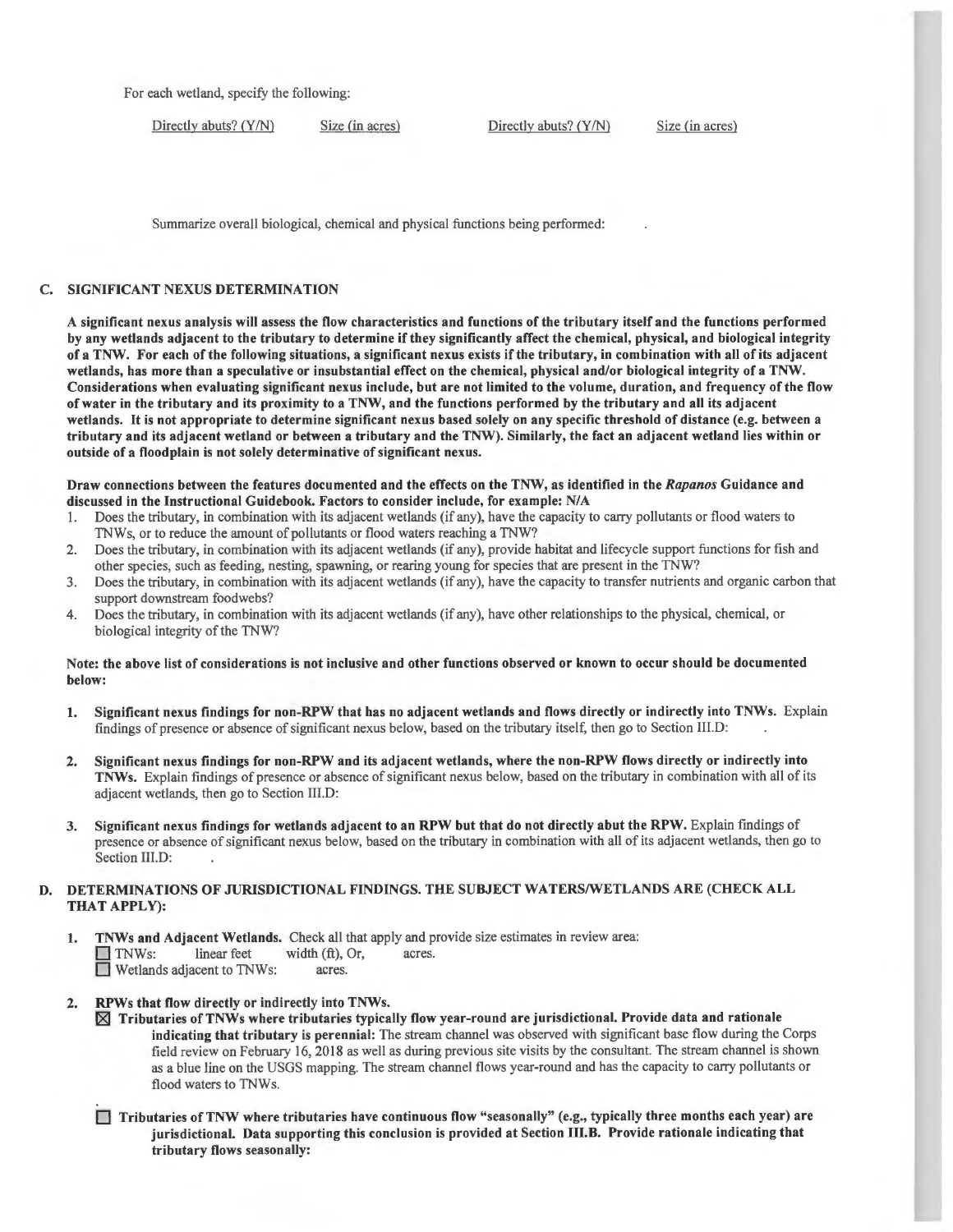Provide estimates for jurisdictional waters in the review area (check all that apply):

- $\boxtimes$  Tributary waters: **approximately 300** linear feet 4 width (ft).<br> **Other non-wetland waters:** acres.
	-
	- Identify type(s) of waters:

## 3. Non-RPWs<sup>8</sup> that flow directly or indirectly into TNWs.

D Waterbody that is not a TNW or an RPW, but flows directly or indirectly into a TNW, and it has a significant nexus with a TNW is jurisdictional. Data supporting this conclusion is provided at Section Ill.C.

Provide estimates for jurisdictional waters within the review area (check all that apply):

- $\Box$  Tributary waters: linear feet width (ft).
- Other non-wetland waters: acres.
	- Identify type(s) of waters:

### Wetlands directly abutting an RPW that flow directly or indirectly into TNWs.

- D Wetlands directly abut RPW and thus are jurisdictional as adjacent wetlands.
	- D Wetlands directly abutting an RPW where tributaries typically flow year-round. Provide data and rationale indicating that tributary is perennial in Section III.D.2, above. Provide rationale indicating that wetland is directly abutting an RPW:
	- D Wetlands directly abutting an RPW where tributaries typically flow "seasonally." Provide data indicating that tributary is seasonal in Section 111.B and rationale in Section III.D.2, above. Provide rationale indicating that wetland is directly abutting an RPW:

Provide acreage estimates for jurisdictional wetlands in the review area: acres.

#### 5. Wetlands adjacent to but not directly abutting an RPW that flow directly or indirectly into TNWs.

D Wetlands that do not directly abut an RPW, but when considered in combination with the tributary to which they are adjacent and with similarly situated adjacent wetlands, have a significant nexus with a TNW are jurisidictional. Data supporting this conclusion is provided at Section 111.C.

Provide acreage estimates for jurisdictional wetlands in the review area: acres.

#### 6. Wetlands adjacent to non-RPWs that flow directly or indirectly into TNWs.

D Wetlands adjacent to such waters, and have when considered in combination with the tributary to which they are adjacent and with similarly situated adjacent wetlands, have a significant nexus with a TNW are jurisdictional. Data supporting this conclusion is provided at Section III.C.

Provide estimates for jurisdictional wetlands in the review area: .

#### 7. Impoundments of jurisdictional waters. <sup>9</sup>

- As a general rule, the impoundment of a jurisdictional tributary remains jurisdictional.
- Demonstrate that impoundment was created from "waters of the U.S.," or
- Demonstrate that water meets the criteria for one of the categories presented above (1-6), or Demonstrate that water is isolated with a nexus to commerce (see E below).
	- Demonstrate that water is isolated with a nexus to commerce (see E below).

# E. ISOLATED [INTERSTATE OR INTRA-STATE] WATERS, INCLUDING ISOLATED WETLANDS, THE USE, DEGRADATION OR DESTRUCTION OF WHICH COULD AFFECT INTERSTATE COMMERCE, INCLUDING ANY SUCH WATERS (CHECK ALL THAT APPLY):<sup>10</sup><br> $\Box$  which are or could be used by interstate or foreign travelers for recreational or other purposes.

D which are or could be used by interstate or foreign travelers for recreational or other purposes.

 $\Box$  from which fish or shellfish are or could be taken and sold in interstate or foreign commerce.

 $\Box$  which are or could be used for industrial purposes by industries in interstate commerce. The which are or could be used for industrial purposes by industries in interstate commerce.<br>Interstate isolated waters. Explain:

Other factors. Explain:

#### Identify water body and summarize rationale supporting determination:

<sup>&</sup>lt;sup>8</sup>See Footnote #3.

<sup>&</sup>lt;sup>9</sup> To complete the analysis refer to the key in Section III.D.6 of the Instructional Guidebook.<br><sup>10</sup> Prior to asserting or declining CWA jurisdiction based solely on this category, Corps Districts will elevate the action review consistent with the process described in the Corps/EPA Memorandum Regarding CWA Act Jurisdiction Following Rapanos.